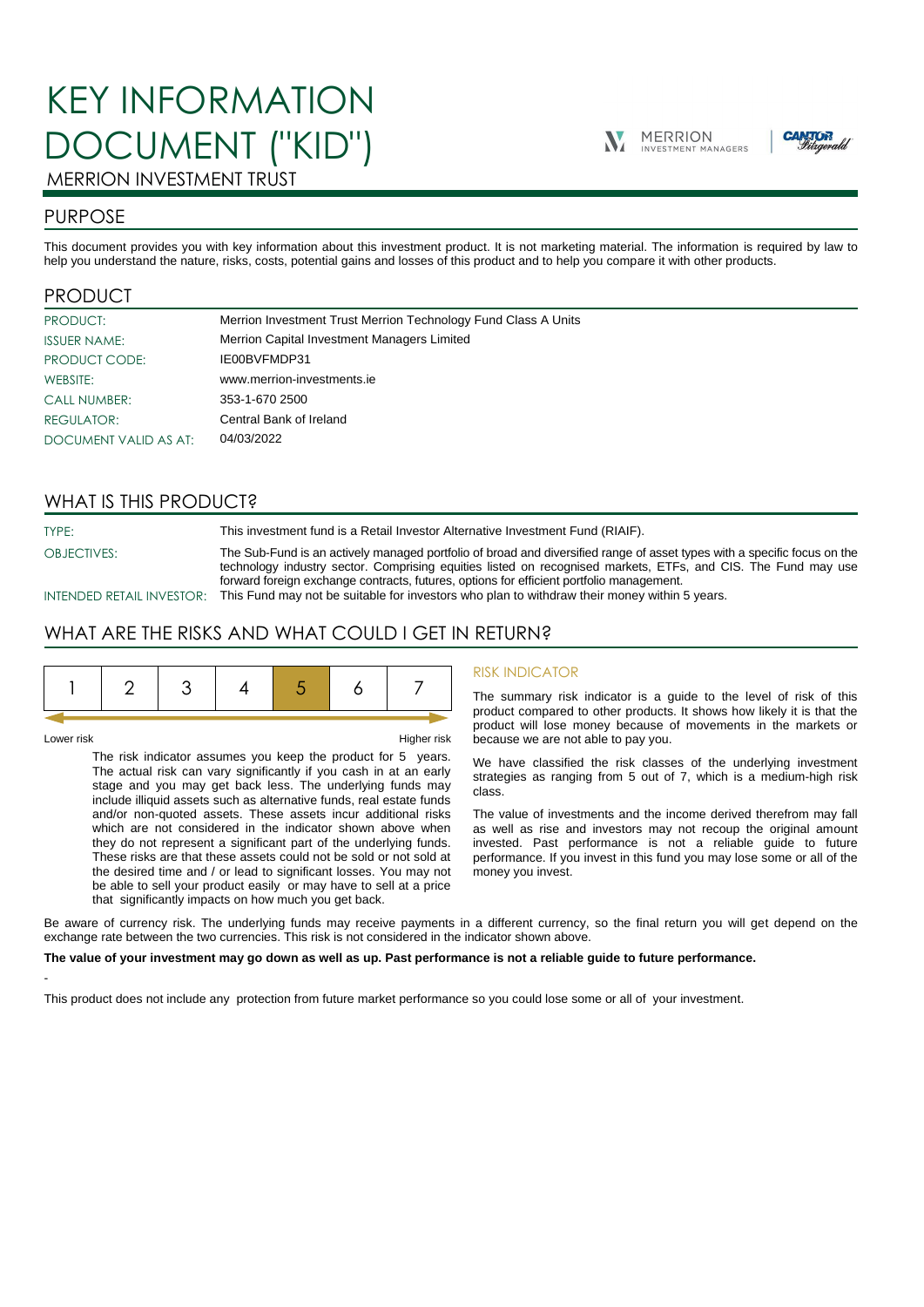#### PERFORMANCE SCENARIOS

Market developments in the future cannot be accurately predicted. The scenarios shown are only an indication of some of the possible outcomes based on recent returns. Actual returns could be lower.

#### INVESTMENT 10000 EUR

| <b>SURVIVAL SCENARIOS</b>  |                                     | 1 YEAR        | 3 YEARS       | 5 YEARS<br><i><b>IRECOMMENDED</b></i><br><b>HOLDING PERIOD)</b> |
|----------------------------|-------------------------------------|---------------|---------------|-----------------------------------------------------------------|
| STRESS SCENARIO            | What might you get back after costs | 72.2 EUR      | 4 643.7 EUR   | 3481.82 EUR                                                     |
|                            | Average return each year            | $-99.28%$     | $-22.56%$     | $-19.02%$                                                       |
| UNFAVOURABLE SCENARIO      | What might you get back after costs | 8 967.95 EUR  | 10848.11 EUR  | 14 524.37 EUR                                                   |
|                            | Average return each year            | $-10.32%$     | 2.75%         | 7.75%                                                           |
| <b>MODERATE SCENARIO</b>   | What might you get back after costs | 12 189.64 EUR | 20 202.28 EUR | 33 481.89 EUR                                                   |
|                            | Average return each year            | 21.9%         | 26.42%        | 27.34%                                                          |
| <b>FAVOURABLE SCENARIO</b> | What might you get back after costs | 19822.8 EUR   | 45 011.5 EUR  | 92 341.99 EUR                                                   |
|                            | Average return each year            | 98.23%        | 65.11%        | 55.98%                                                          |

This table shows the money you could get back over the recommended holding period, under different scenarios, assuming that you invest 10000 EUR.

The scenarios shown illustrate how your investment could perform. You can compare them with the scenarios of other products.

The scenarios presented are an estimate of future performance based on evidence from the past, and are not an exact indicator. What you get will vary depending on how the market performs and how long you keep the investment.

## WHAT HAPPENS IF MERRION CAPITAL INVESTMENT MANAGERS LIMITED IS UNABLE TO PAY OUT?

In the unlikely event of a default of the Manager (the manufacturer) – Merrion Capital Investment Managers Ltd.; the sub-fund employs an independent depositary (Northern Trust Fiduciary Services (Ireland) Limited) to hold and register the sub-funds' assets independent of the Manager. For further information on the depositary and the sub-fund structure, please refer to the Merrion Investment Trust Prospectus which can be found at: http://www.merrion-investments.ie/assets/riaifpros.pdf

## WHAT ARE THE COSTS?

#### COSTS OVER TIME

The Reduction in Yield (RIY) shows what impact the total costs you pay will have on the investment return you might get. The total costs take into account one-off, ongoing and incidental costs.

The amounts shown here are the cumulative costs of the product itself, for three different holding periods. They include potential early exit penalties. The figures assume you invest 10,000 EUR. The figures are estimates and may change in the future.

The person selling you or advising you about this product may charge you other costs. If so, this person will provide you with information about these costs, and show you the impact that all costs will have on your investment over time.

| INVESTMENT 10000 EUR            |                | IF YOU CASH IN AFTER 1 YEAR IF YOU CASH IN AFTER 3 YEARS IF YOU CASH IN AFTER 5 YEARS |              |
|---------------------------------|----------------|---------------------------------------------------------------------------------------|--------------|
| Total costs                     | <b>196 EUR</b> | 954.32 EUR                                                                            | 2 657.31 EUR |
| Impact on return (RIY) per year | 1.96 %         | 1.96%                                                                                 | 1.96 $%$     |

#### COMPOSITION OF COSTS

The table below shows:

\* The impact each year of the different types of costs on the investment return you might get at the end of the recommended holding period.

\* What the different cost categories mean.